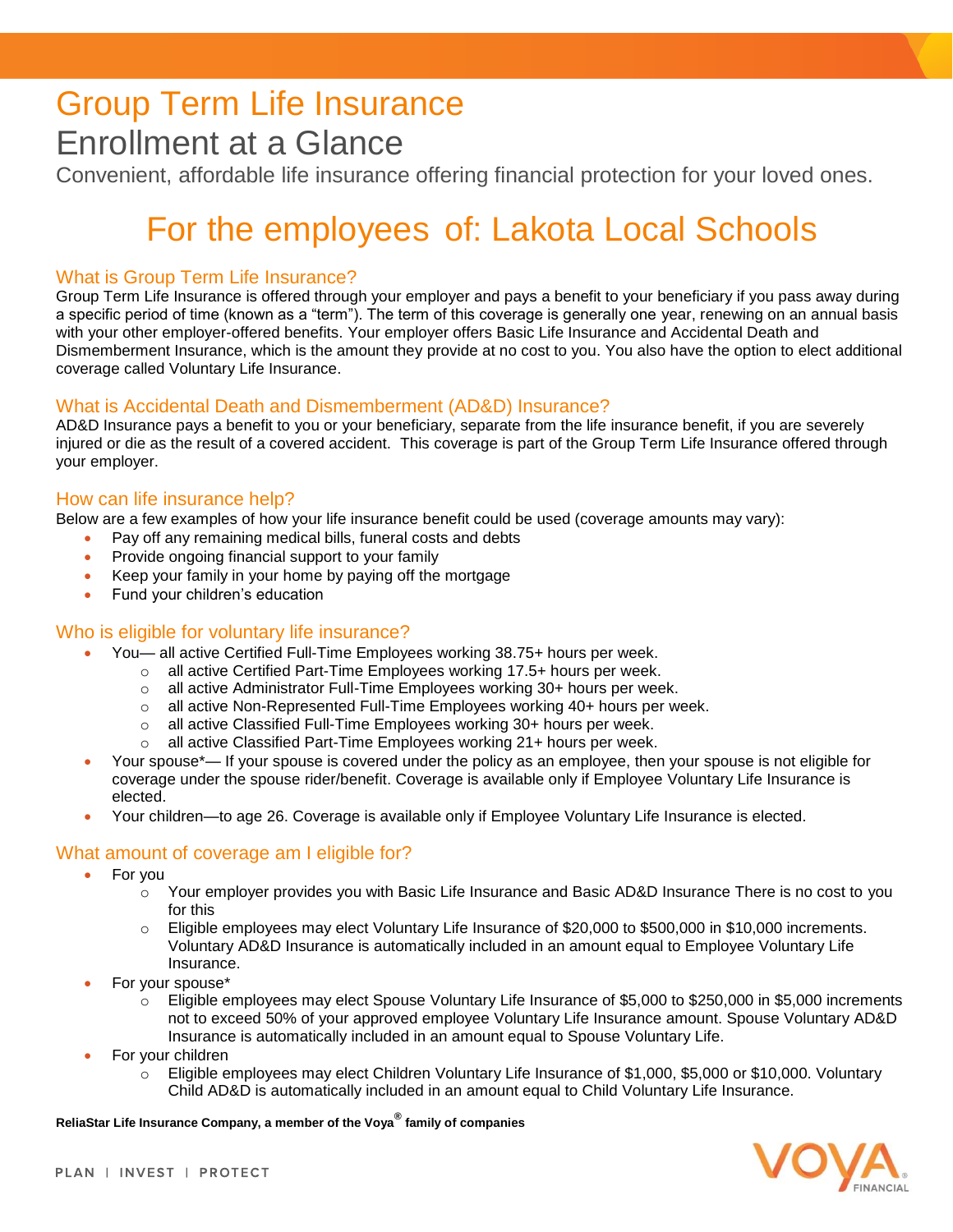#### What does my life insurance include?

The benefits listed below are included with your life insurance coverage.

- **Accelerated Death Benefit:** If you have a medical condition that requires permanent continuous confinement in an institution or are diagnosed with a terminal illness with a limited life expectancy, you may receive a portion of your death benefit while still living.
- **Accidental Death and Dismemberment (AD&D) Insurance**: Pays a benefit to you or your beneficiary, separate from the life insurance benefit, if you are severely injured or die as the result of a covered accident. The proceeds can be used however you or your beneficiary would like.
- **Continuation**: If on an approved absence from work, you may continue your life insurance coverage under the employer's group policy for a set amount of time. Premiums must be paid during this time.
- **Conversion**: You, your spouse and/or your children may convert life insurance coverage to an individual whole life insurance policy when you leave your employer or due to loss of eligibility under the employer's group policy.
- **Portability**: You may apply to continue your Voluntary coverage when you leave your current employer, and pay premiums to the insurance company directly.
- **Waiver of Premium**: If you become unable to work due to total disability, your Basic and Voluntary Life Insurance can be continued without premium payment.
- **Convenient Payroll Deductions**: Premium deductions for Voluntary coverages are taken directly from your paycheck, so you never have to worry about late payments or lapse notices.

#### How much does my life insurance cost?

Basic Life Insurance and Basic AD&D Insurance are provided by your employer at no cost to you. The cost for Voluntary Life is calculated based on the age of the employee at the start of the plan's current policy year.

| <b>Employee and Spouse Voluntary Life &amp; AD&amp;D</b><br><b>Insurance Rates</b> |                             |
|------------------------------------------------------------------------------------|-----------------------------|
| <b>Employee</b>                                                                    | Monthly Rate per \$1,000 of |
| Age<br>Under 25                                                                    | <b>Coverage</b><br>\$0.08   |
| $25 - 29$                                                                          | \$0.08                      |
| 30-34                                                                              | \$0.08                      |
| 35-39                                                                              | \$0.09                      |
| 40-44                                                                              | \$0.14                      |
| 45-49                                                                              | \$0.22                      |
| 50-54                                                                              | \$0.36                      |
| 55-59                                                                              | \$0.63                      |
| 60-64                                                                              | \$1.01                      |
| 65-69                                                                              | \$1.52                      |
| 70-74                                                                              | \$2.29                      |
| $75+$                                                                              | \$3.36                      |

| <b>Children Voluntary Life and AD&amp;D</b><br><b>Insurance Rates</b> |  |  |
|-----------------------------------------------------------------------|--|--|
| <b>Monthly Cost</b>                                                   |  |  |
| \$0.28                                                                |  |  |
| \$1.40                                                                |  |  |
| \$2.80                                                                |  |  |
|                                                                       |  |  |

Monthly cost for all eligible children.

Use the steps below to calculate your premium for you and your spouse based on the amount of insurance you elected:

- Step 1: Enter the rate per \$1,000 based on age:
- Step 2: Take the amount of insurance and divide it by 1,000:
- (Example: For \$150,000 of coverage, enter "150")
- Step 3: Multiply lines 1 and 2 (this is your monthly cost):

Monthly cost for your children: (covers all eligible children) Enter the monthly cost for the amount of coverage from the table above:

**ReliaStar Life Insurance Company, a member of the Voya® family of companies**